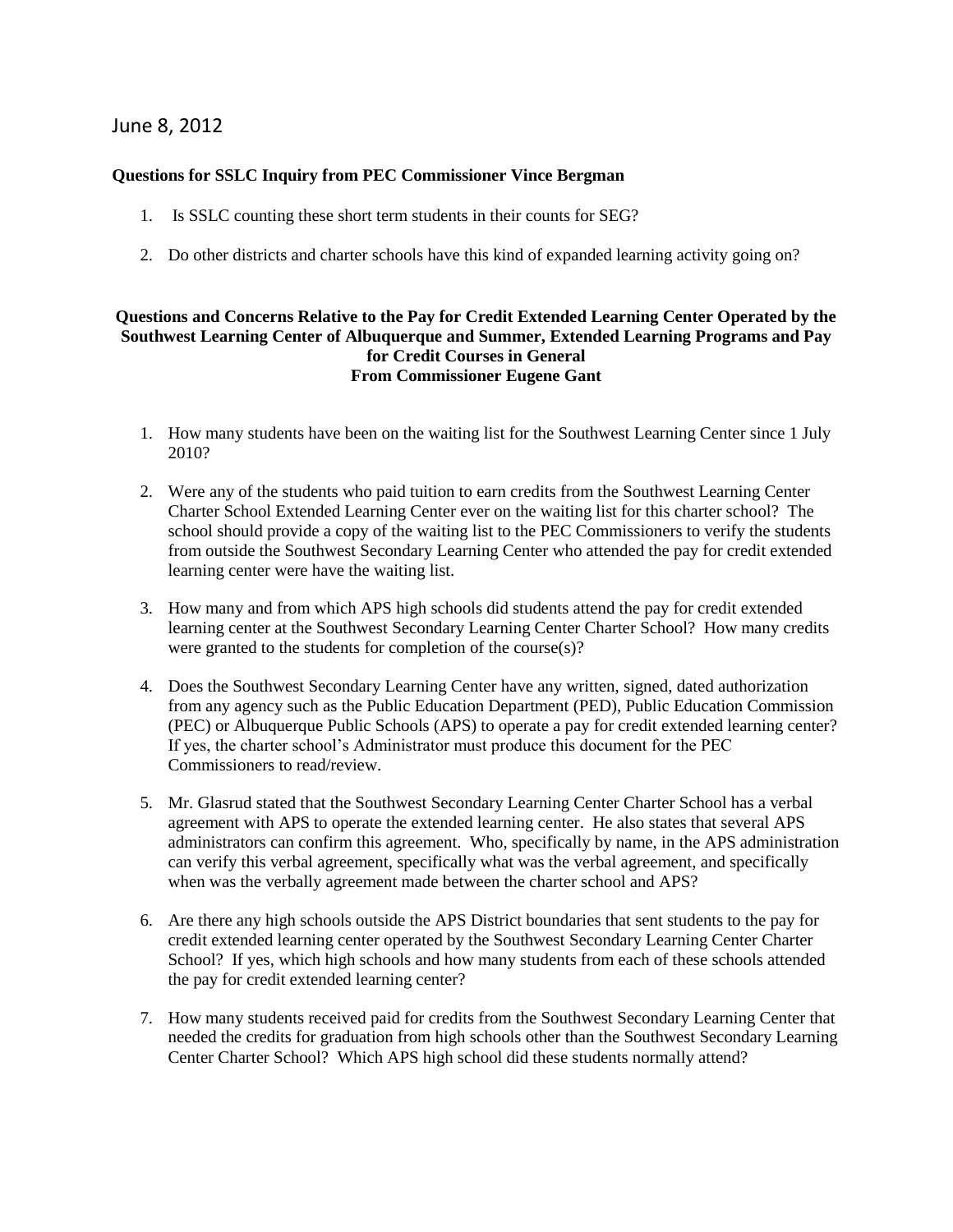- 8. How many students paid for credits from the Southwest Secondary Learning Center extended learning center in order to be eligible to participate in athletics? Which APS high schools did these students normally attend?
- 9. Were any students from any APS schools or Districts outside APS boundaries denied admittance to the pay for credit extended learning center operated by the Southwest Secondary Learning Center Charter School? If yes, how many? If yes, how many and from which high school did the students apply? If yes, what were the specific grounds for denial of a student to attend the pay for credit extended learning center?
- 10. Were any students from APS or Districts outside APS boundaries denied admittance to the pay for credit extended learning center because they, their parents or guardians could not afford to pay the tuition?
- 11. Did any student for which tuition was paid to attend the extended learning center not complete the course(s)? Did the student receive any refunds for non-completion of any course? A no to this question would indicate a 100% completion of courses by all students who paid tuition to the school.
- 12. Did any student normally enrolled in the Southwest Secondary Learning Center Charter School have to pay to attend and receive credits from the Southwest Secondary Learning Center Charter School pay for credit extended learning center? If so, how many paid for the credits? If not, why did those students not have to pay for the credits as did students who are normally enrolled in high schools other that the Southwest Secondary Learning Center Charter School?
- 13. How many years has the Southwest Secondary Learning Center Charter School been charging students to attend the extended learning center to earn credits?
- 14. What documentation did students and/or parents sign that allowed the students to attend the pay for credit extended learning center operated by the Southwest Secondary Learning Center Charter School? If there was documentation for students and/or parents to sign then a copy of the document should be provided to the PEC Commissioners for review.
- 15. What written agreements exist between the Southwest Secondary Learning Center Charter School and APS or any other school district that would allow EACH student to attend and receive credit from the pay for credit learning center operated by the charter school? In other words, did APS and any other school district actually approve, in writing, a student to attend the pay for credit extended learning center. If the written agreements do exist then the PEC should be furnished copies of these signed/dated agreements for each student.
- 16. What written documentation actually proves all students were legally enrolled in the pay for credit extended learning center operated be the Southwest Secondary Learning Center Charter School? If the charter school claims to have proof of enrollment in the pay for credit courses, what is the New Mexico statute(s) used by the charter school to validate said enrollment documentation?
- 17. In total, how much money did the Southwest Secondary Learning Center Charter School collect for the attendance of all students to the pay for credit extended learning center? How much money was collected for students needing graduation credits? How much money was collected for students needed to improve their grade point averages in order to participate in high school athletics?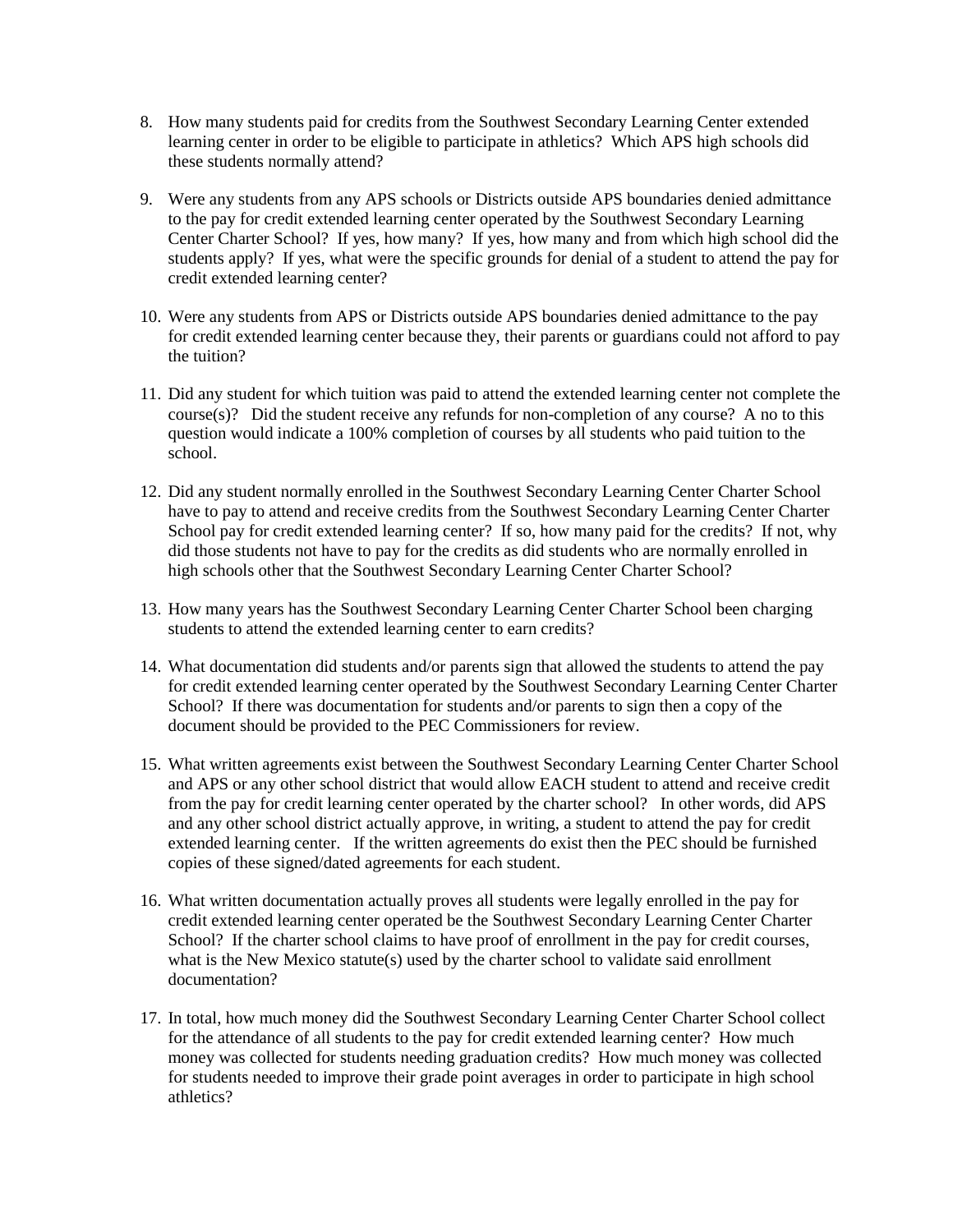- 18. What written policy is in effect that allows for the Southwest Secondary Learning Center Charter School to collect money from students and/or parents in order for the students to attend the charter school's pay for credit extended learning center? If there is a policy, when and who signed the policy? A copy of the policy needs to be provided to the PEC for review.
- 19. If a policy that specifically states that students must pay to attend the Southwest Secondary Learning Center Charter School's pay for credit extended learning center does not exist then on what grounds does the charter schools administration have for charging the students to attend the pay for credit courses? What specific New Mexico statute allows the Southwest Secondary Learning Center Charter School to charge tuition to attend courses at the extended learning center? If a policy exists that specifically states that students must pay to attend the pay for credit extended learning center, what date was the policy read, approved, and signed during an open public meeting in accordance with the New Mexico Open Meetings Act? Who approved this policy? A copy of the policy, if it exists, should be provided to the PEC Commissioners for review.
- 20. Were the Boards of Governance or Finance for the Southwest Secondary Learning Center Charter School fully aware that students were being charged to attend the pay for credit extended learning center? What documentations demonstrate the Boards were aware of this situation? If these Boards were not aware that students were paying to attend courses at the extended learning center then specifically who made the decision to enforce the need for students to pay the tuition and when was this decision made?
- 21. Were Southwest Learning Center Charter School Teachers, Administrators, or support Staff paid extra for teaching, administering or supporting the pay for credit extended learning center? If yes, how much and how was the additional pay for these individual calculated?
- 22. What State of New Mexico educational standards were used by the Southwest Learning Center Charter School to assess whether the students attending the pay for credit extended learning center actually met the New Mexico benchmarks and standards for each course taken? In other words, what documentation does the Southwest Secondary Learning Center Charter School have to demonstrate an assurance to the PEC, per NMSA 6.30.8.9(B), instruction provided to students paying for credits meets or exceeds state content standards and performance standards and are taught by highly-qualified instructors?
- 23. What documentation does the Southwest Secondary Learning Center Charter School have to verify that students have met the New Mexico standards for number of days per week and total for the school year as required by a traditional public school in New Mexico or even meets the number of days established for the Southwest Secondary Learning Center Charter School should the charter school have a valid waiver from the New Mexico Secretary of Education that allows for a different number of days per week for instruction? This document should be provided to the PEC Commissioners for review.
- 24. What documentation was provided to the students and APS or any other school district that sent students to the extended learning to verify the satisfactory completion of all requirements needed to pass the courses taken by the student? Who, specifically, signs these documents? Who, specifically, verifies that students have completed the requirements for the courses taken at the extended learning center? Examples of the document should be furnished to the PEC Commissioners for review.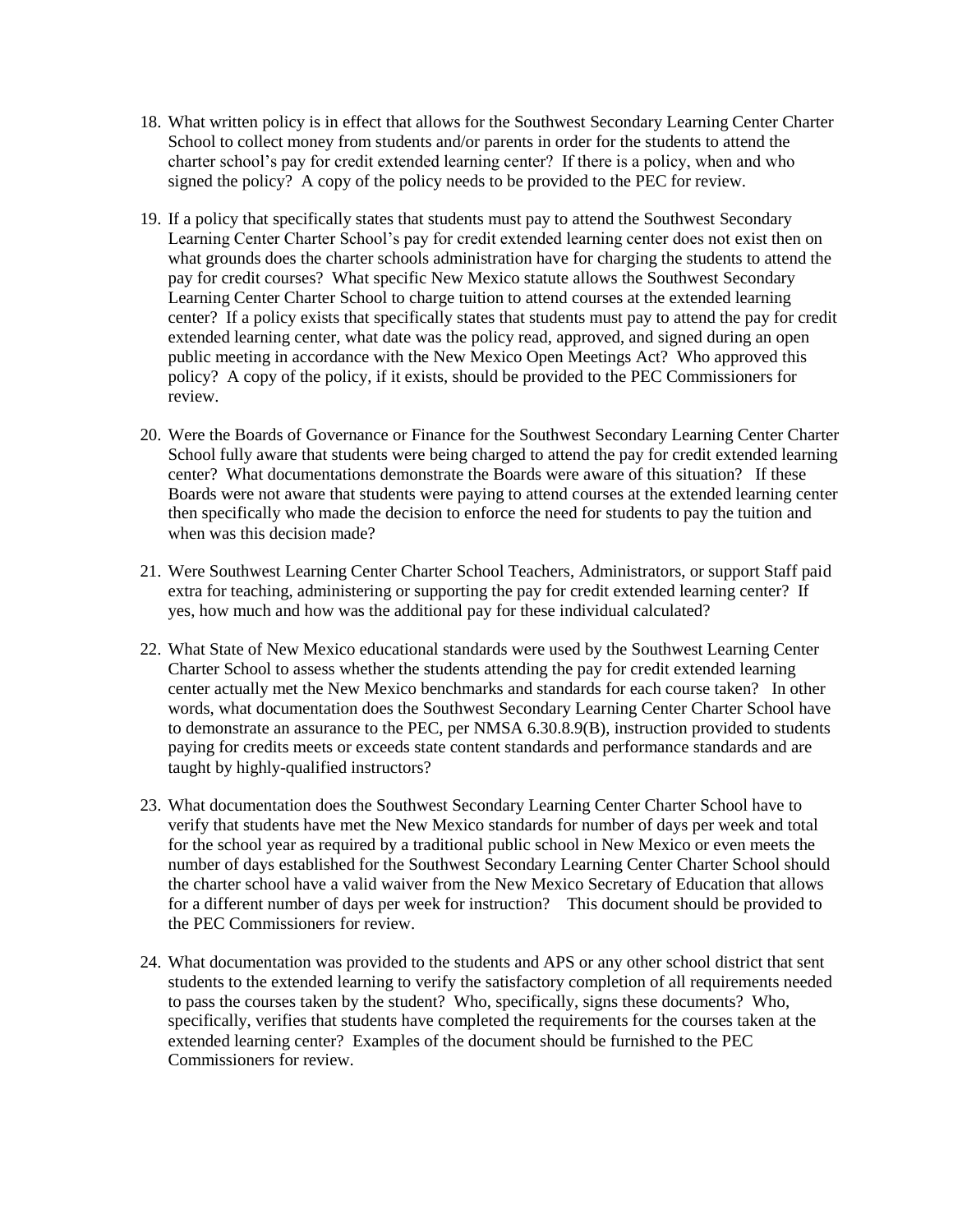- 25. How many Districts in the State of New Mexico have credit recovery courses for graduation?
- 26. Do all Districts that have summer school, credit recovery programs and/or extended learning programs charge students to attend these courses? Of those Districts that charge for these courses, how much are the charges per District per course?
- 27. Do any LEA or State Chartered Charter High Schools charge for students to attend credit recover courses or any courses that may be offered through their extended learning programs?
- 28. Have many LEA or State Chartered Charter High Schools have credit recovery or extended learning programs? If any Charter High School in New Mexico has a credit recovery or extended learning programs, were these programs authorized at the time the charter for the school was granted by either the LEA or PEC?
- 29. If any Charter High School in New Mexico has a credit recovery or extended learning program, are there policies and procedures established by their respective governance boards on how these programs will operate?
- 30. If any Charter High School in New Mexico has a credit recovery, summer school, or extended learning program do they grant scholarships for students that cannot afford to pay the charges for the courses, are there written polices/procedures approved by governance boards in place to determine how scholarships will be granted, and what standards are used to establish which students will receive scholarships?
- 31. Has any student been denied admittance to a Traditional Public School District or Charter High School credit recovery, summer school, or extended learning program because they cannot afford to pay any fees for these programs?
- 32. If any Charter High School in New Mexico has credit recovery or extended learning program that requires tuition to attend these programs, how are the charges for the courses established? What is the basis for the charges (salaries, materials, facilities, utilities, transportation, etc)?
- 33. How are the funds collected by Districts or Charter Schools for credit recovery, summer school programs, or extended learning centers accounted for in the budgets for these educational institutions? Does the expenses incurred during the operation of the Districts or Charter School credit recovery, summer school, or extended learning programs by the fees paid by students to attend said programs? This relates to question 32.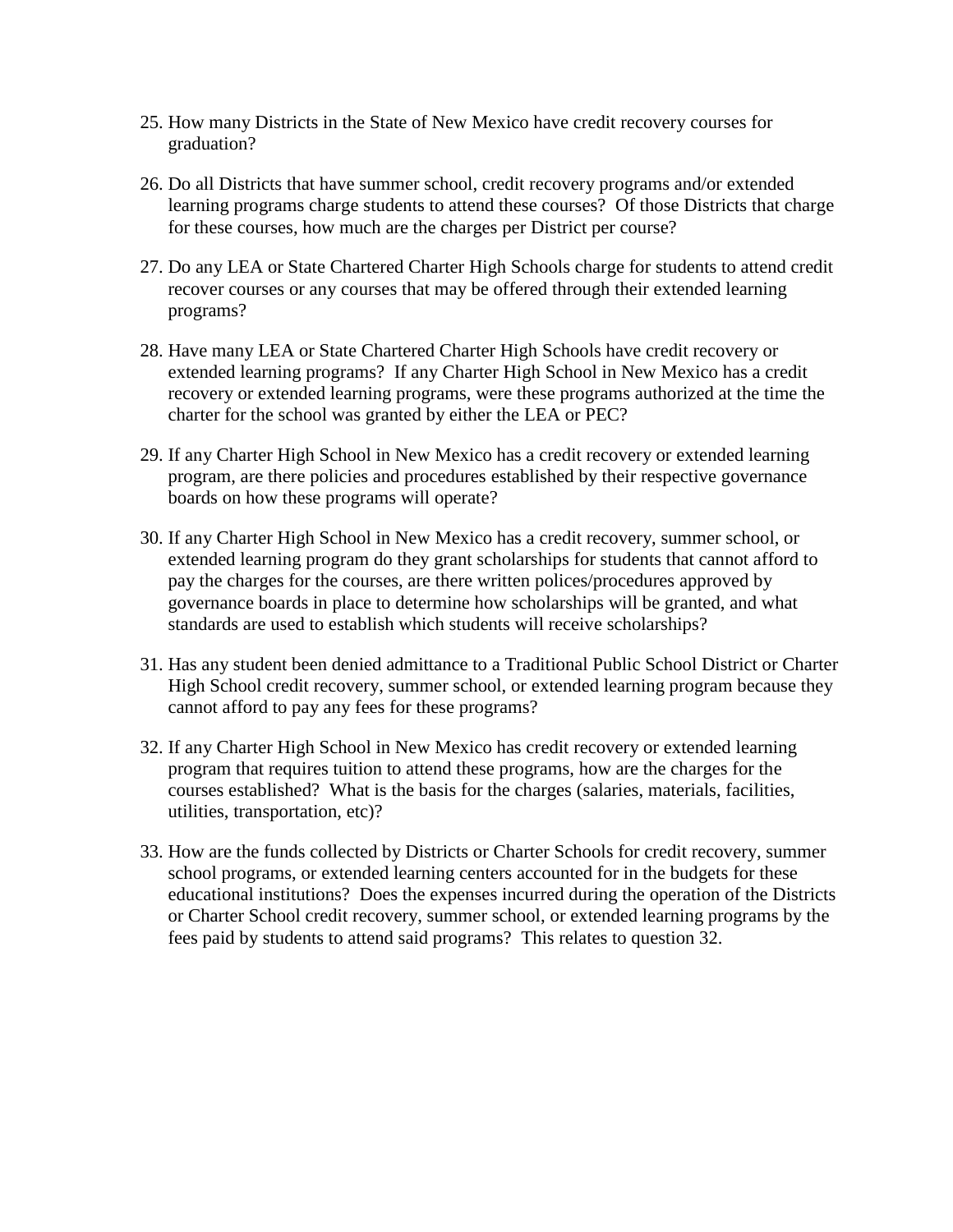## **QUESTIONS REGARDING SOUTHWEST SECONDARY LEARNING CENTER'S EXTENDED LEARNING PROGRAM**

## **Commissioner Carolyn Shearman**

- 1. Clarify definitions:
	- a. "Distance learning" means the technology and educational process used to provide instruction for credit or grade when the course provider and the distance-learning student are not necessarily physically present at the same time or place. Distance learning does not include educational software that utilizes only on-site teaching.
		- i. **Agreed?**
	- b. "Distance learning course" means an educational course that is taught where the student and primary instructor are separated by time or space and linked by technology.
		- i. **Agreed?**
	- c. "Asynchronous instruction" means the course provider and the distance-learning student do not interact at the same time and can, but need no, utilize the internet.
		- i. **Agreed?**
- 2. Distance Learning Courses (NM Administrative Code Title 6, Chapter 30, Part 8)
	- a. 6.30.8.9(B) requires: "School districts and charter schools providing distance-learning courses to students statewide shall enter into **written agreements** with students' enrolling districts or charter schools **prior to providing** distance-learning courses to students."
		- **i. Did SSLC have this written and signed agreement in place before the student enrolled in the distance-learning course?**
	- b. 6.30.8.9(B) The code further states, "The agreements shall, at a minimum, include:
		- 1. (1) the courses to be delivered;
		- 2. (2) the delivery period;
		- 3. (3) the financial arrangements;
			- a. (4) support mechanisms needed in behalf of students;
		- 4. (5) state assessment responsibilities on behalf of students;
		- 5. (6) identification of the responsible entity and timelines for granting grades and credit; and
		- 6. (7) a statement of assurance that all distance learning courses meet or exceed state content standards with benchmarks and performance standards and are taught by highly-qualified teachers."
		- ii. **Did SSLC have this written and signed information in place before the student enrolled in the distance-learning course?**
	- c. 6.30.8.9(C) The last sentence in this rule states: "Any reimbursement for cross-district participation for distance learning courses shall be arranged between the districts or charter schools through signed written agreements."
		- i. **Was there a signed written agreement between SSLC and APS in place prior to the student paying \$200 to take the course?**
		- ii. **In light of this rule, how do you explain the \$200 SSLC charged the student to take the distance-learning course?**